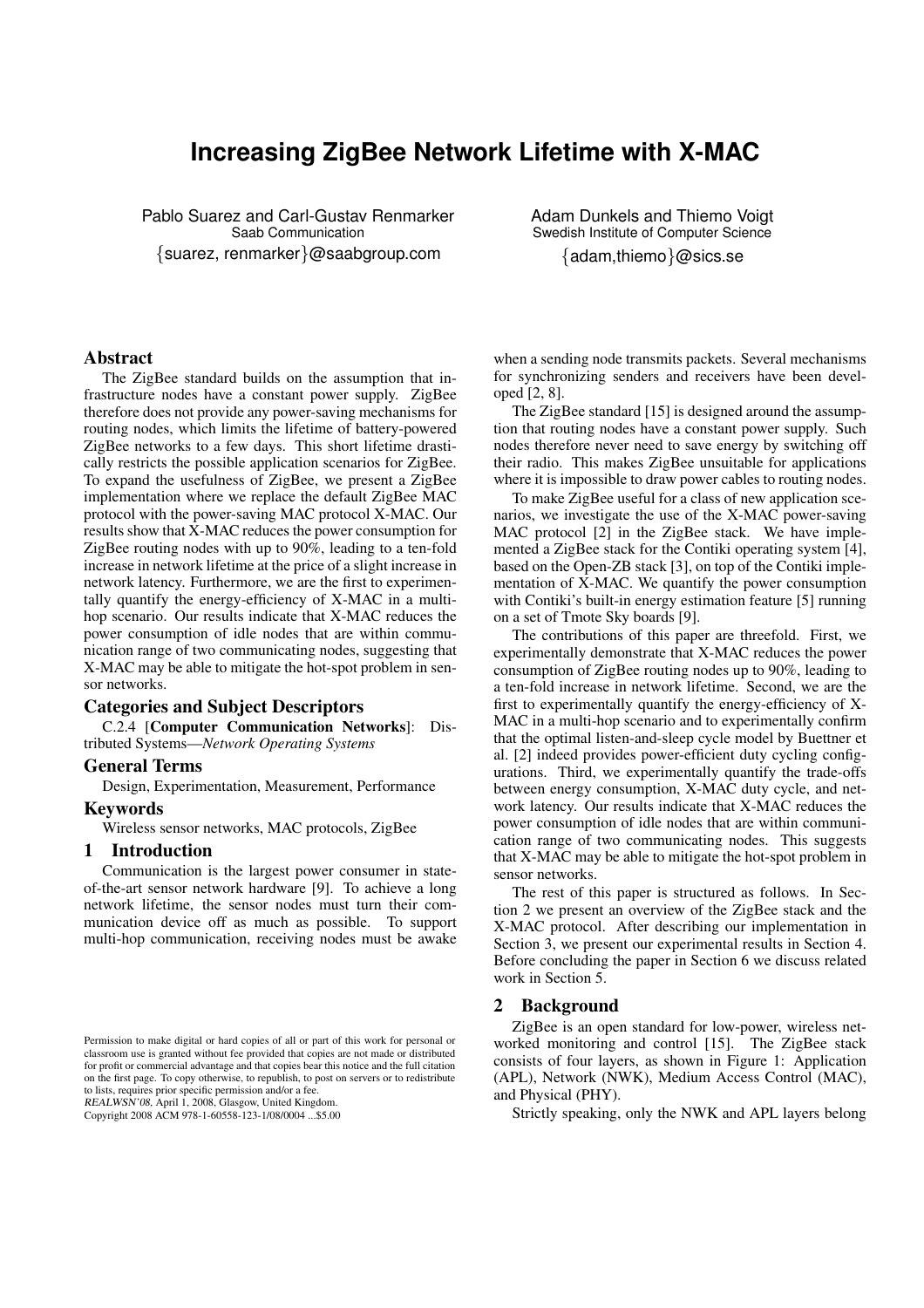|                                  | Application (APL)           |  |
|----------------------------------|-----------------------------|--|
|                                  | Network (NWK)               |  |
|                                  | Medium Access Control (MAC) |  |
|                                  | Physical (PHY)              |  |
| Figure 1. ZigBee protocol stack. |                             |  |

to the ZigBee stack. The PHY and MAC layers are specified by the IEEE 802.15.4 standard, but the ZigBee specification requires the NWK and APL layers to run over 802.15.4. ZigBee supports several network topologies and two types of devices: Full Function Devices (FFD), that can perform all available operations within the standard, including routing mechanism or coordination tasks; and Reduced Function Devices (RFD), that implement a limited version of the IEEE 802.15.4 protocol. The RFDs do not route packets and must be associated with an FFD. The current ZigBee standard requires FFDs to be always on, which in practice means that FFDs must be constantly powered. Battery-powered FFDs have a lifetime on the order of a few days.

X-MAC [2] is a power-saving MAC protocol that is designed to run on top of the 802.15.4 PHY. X-MAC reduces the power consumption by switching the radio on and off at regular intervals. To send a packet, a node broadcasts a train of short strobe packets. The strobe packet train is long enough to allow all nearby devices to be switched on at least once. After receiving a strobe packet, a node turns on its radio in preparation of receiving a full packet. As an optimization for unicast packets, the strobe packets include the address of the receiver of the full packet. When receiving a unicast strobe, a receiver immediately sends a short acknowledgment packet. The sender can then immediately send its full packet. Other nodes that happen to overhear the strobe packets can turn off their radios until the full packet has been transmitted.

# 3 Design and Implementation

We have implemented a ZigBee stack Contiki, based on the Open-ZB stack [3], but underlay the 802.15.4 MAC protocol with the power-saving X-MAC protocol. While our implementation is designed to run over any radio hardware, our target hardware is the Tmote Sky [9].

# 3.1 Upper Layers

The ZigBee specification separates the APL layer into three different sub-layers: the Application Support Sublayer, the ZigBee Device Objects, and Manufacturer Defined Application Objects. Since we are not opting for a specific application, we developed a simple application process to control and perform our experiments. These Upper Layer (UL) is located above the NWK layer. We have implemented the UL as a Contiki process that works independently from the rest of the system. The UL uses available stack functions that notify the UL of events such as incoming frames. The UL process is blocked until a packet arrives, or an incoming frame wakes up the UL. The UL then processes the received information.

The ZigBee NWK layer controls the IEEE 802.15.4 MAC layer and provides a service interface to the application layer. The network services include the generation of frames to transport the application layer protocol data units to an appropriate device, either the final destination or the next step in the communication chain. The network layer also controls a number of network management tasks, such as establishing new networks, joining and leaving networks, and neighbor and route discoveries.

We have implemented the NWK layer as a set of functions that manage the routing information and other network layer data. The network layer information is stored in three different tables: the neighbor table, the routing table, and the route discovery table. The three tables are implemented as arrays with a fixed number of elements.

# 3.2 Adding X-MAC to ZigBee

The IEEE 802.15.4 MAC layer implements a set of MACprotocol functions and controls the physical layer and guaranteed time slot mechanisms. The IEEE standard includes two options for channel access: a beacon-based method, and a CSMA-CA channel access mechanism. We focus on the latter and therefore our IEEE 802.15.4 MAC layer handles frame generation, recovery, and acknowledgment control.

In state-of-the-art low-power sensor network hardware, the radio device has the highest power consumption [9]. Since the MAC layer controls the PHY, most power-saving mechanisms for sensor networks focus on the MAC layer. To increase ZigBee network lifetime, we add X-MAC into the ZigBee stack, placing it between the IEEE 802.15.4 MAC and the radio driver.

Our X-MAC implementation consists of three main functions that define the protocol operations: *send*, *read*, and *powercycle*. The *send* and *read* functions are called from the NWK layer. The *powercycle* function implements the duty cycling of the radio by periodically switching the radio on and off. The operation of the *powercycle* function is shown in Figure 2. The *powercycle* function does not control the transmission or reception of data, but only switches the radio on and off.

To be compatible with standard ZigBee implementations, the X-MAC strobe packets must conform to the 802.15.4 MAC format. X-MAC unicast strobe packets include the address of the receiver. We use the Frame type field of the frame control field in the IEEE 802.15.4 MAC header to separate strobe packets from data packets. The frame field currently only uses four of the eight possible packet types: Data Frame, ACK Frame, Command Frame, and Beacon Frame. We define a new frame type, Preamble Frame, for the X-MAC strobe packets. While this solution is not compliant with the current 802.15.4 standard, it is easy to integrate into future versions of the standard.

The CC2420 radio, used on our Tmote Sky boards, automatically creates packets that conform to the 802.15.4 PHY, and adds the the checksum footer field, the frame length field and the a synchronization header field from the 802.15.4 M<sub>AC</sub>

# 4 Evaluation

We use the energy estimation features in Contiki [5] to experimentally quantify the energy-efficiency of X-MAC for ZigBee on a set of Tmote Sky nodes. We compare the per-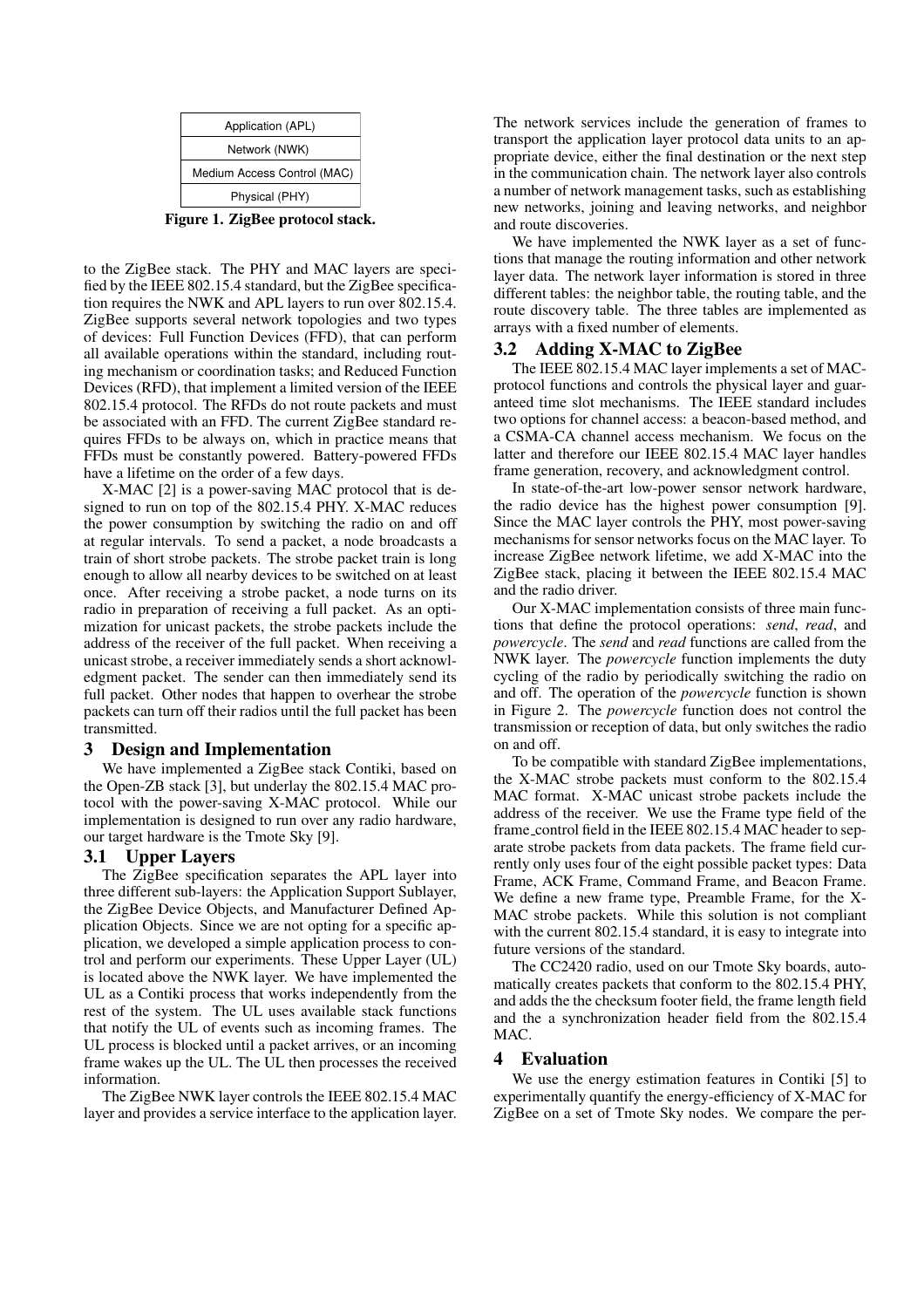```
while(1) {
   if(we_are_sending) {
      PT_WAIT_UNTIL(!we_are_sending);
   }
   radio->off();
   set_timer(xmac_off_timer);
   PT_WAIT_UNTIL(timer_expires(xmac_off_timer));
   if(we_are_sending) {
      PT_WAIT_UNTIL(!we_are_sending);
   }
   radio->on();
   set_timer(xmac_on_timer);
   PT_WAIT_UNTIL(timer_expires(xmac_on_timer));
}
```
Figure 2. X-MAC powercycle basic scheme.



Figure 3. The radio listen power consumption for both the sender (left) and the receiver (right) increases with data rate.

formance of X-MAC with the always-on MAC protocol in Contiki, called NULLMAC. As expected, the power consumption for a node using NULLMAC is high, and battery lifetime is only around four days. NULLMAC is very similar to the CSMA-CA protocol in the ZigBee specification, which is the only available option for mesh networking in the current ZigBee standard. We performed our experiments indoors, inside the SICS office building.

We evaluate the energy-efficiency of X-MAC in both a single-hop scenario and a multi-hop scenario. In the singlehop scenario, we quantify the effect of contention on power consumption. Our experiments show that X-MAC decreases power consumption with up to 90%, that contention increases the power consumption slightly, and that, in a multihop scenario, power consumption is higher closer to the sink.

# 4.1 Single-hop Energy Consumption

Before quantifying the energy consumption of X-MAC in a multi-hop scenario, we first measure the energy consumption in a two-node scenario. This scenario gives us a baseline metric, that we can view as a lower bound on the energy consumption of X-MAC for ZigBee.

In this experiment, one sender sends packets to a sink. We vary the rate of the data generated by the sender. The data packets consist of 100 bytes ZigBee payload and a 802.15.4 header that includes 802.15.4 addresses in long format. The total packet length is 128 bytes.

To compare the energy consumption of X-MAC with the default energy consumption of ZigBee, we perform experiments with both the 100% duty cycle NULLMAC protocol and X-MAC. We vary the both the data rate and the X-MAC duty cycle, between 20%, 10% and 5%.

Figure 3 shows the radio listen power consumption with



Figure 4. The energy consumption of the transmission of the preamble increases with decreasing duty cycle.



Figure 5. The average round-trip time increases with decreasing duty cycle.

varying data rate for both the sending and the receiving node, and Figure 4 shows the transmission energy per frame with increasing duty cycle. The radio listen power consumption increases with increasing traffic load. XMAC's transmission procedure requires that strobe packets are sent before the actual packet is transmitted. Hence, the sender must, after sending each of these preamble packets, turn the radio on in order to detect the strobe acknowledgment that signals that the receiver has detected the sender transmission and that it is ready to receive the packet. Therefore, both transmission and reception are sensitive to the traffic load of the network.

Figure 4 shows that the transmission energy per frame increases with decreasing duty cycle. The reason for the increase is that more strobe packets need to be transmitted when the receiving node has its radio switched off for a longer time.

Note also that a low duty cycle can decrease the performance because of the longer preamble sequence that is required as shown in Figure 4. If the network load is low, this is compensated by the energy savings achieved by turning off the radio for a long time. If the traffic load increases, the energy consumption is obviously affected.

As shown in Figure 5, the round-trip time is affected by the duty cycle scheme but not by the traffic load. Since there are no collision problems in this single-hop scenario, the transmission mechanism should take the same time on average with the same duty cycle.

## 4.2 The Effect of Contention

To study the effect of contention on the energy consumption of X-MAC, we use an experimental setup with two senders that transmit packets to a sink node. Our hypothesis is that collisions reduce the power-saving ability when several nodes try to access the channel.

According to the original X-MAC design by Buettner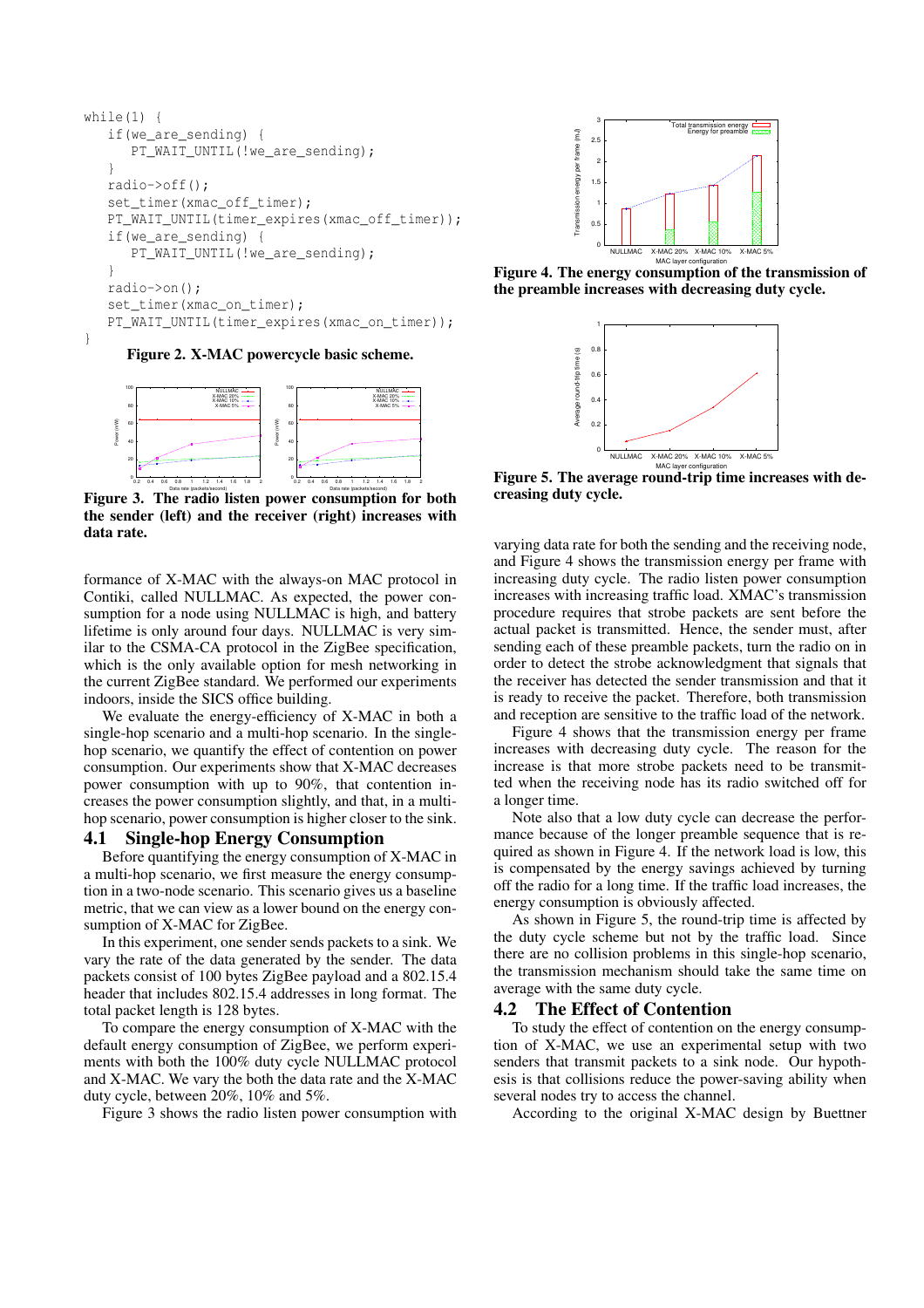

Figure 6. The listen power with two nodes contending for the medium. The number of collisions for X-MAC increases with the data rate.



Figure 7. The average round-trip time and the amount of collisions increase with increasing data rate.

et al. [2], channel activity can be detected by listening for strobe packets. If a preamble has been detected by the node trying to send a packet, the packet should not be sent until a sleep period of the duty cycle expires. As a consequence, in high-traffic networks, we expect the latency to be higher and dependent on the traffic volume.

For the contention experiments, packets have the same format as in the previous experiments. Frames consist of a 100 bytes length payload and a 802.15.4 header with addresses in long format. The total length is 128 bytes.

Figure 6 shows that the energy spent for listening for traffic with contention is higher than without contention. The explanation is that, generally, when more traffic is present in the area, strobe sequences are longer since the destination node normally enters in a sleep period after having finished a previous transmission. Additionally, even during the node's own strobe period it is possible that it receives a preamble packet from another node that has not detected the sender's own preamble sequence. This results in the sender node having to restart its preamble sequence once the channel is free again.

We can also see that a high traffic load affects the transmit-mode energy spent per packet. Longer preamble periods logically mean that more strobe packets are transmitted per frame, so a higher amount of energy is consumed. This also means that a higher proportion of the transmit energy is spent in the preamble sequence instead of the data frame compared to the non-contention case as shown in Figure 8.

## 4.3 Multi-hop Energy Consumption

Figure 9 shows the experimental setup that we use to quantify the energy consumption of X-MAC in a multi-hop scenario. The setup consists of eight nodes, where three nodes form a routing path.



Data rate (packets/second) Figure 8. The transmission energy per packet increases due to the increase in collisions.



Figure 9. Setup for multi-hop experiment

There are four satellite nodes deployed close to the sink, within communication range. The satellite nodes are idle during the experiment. The purpose of the satellite nodes is to quantify the effect of nearby communication on idle nodes.

The Router 1 node forwards incoming messages from two nodes not in range of the sink: Router 2 and the End Node.

All nodes periodically transmit a data frame towards the sink node, and the sink replies with an ACK frame. Intermediate nodes route the packets so that they reach the sink.

Buettner et al. [2] propose an algorithm to determine the optimal values of the duty cycle scheme with varying traffic load. We have implemented this algorithm to obtain the optimal duty cycle for each traffic load. Given that each device receives different amounts of traffic, a weighted average was calculated to obtain a value valid for the whole network, resulting in a 4.3% duty cycle.

Figure 10 shows that in most cases the determined a duty cycle of 4.3% provides the best results. This demonstrates



Figure 10. The radio listening power consumption decreases at nodes further away from the sink. An optimal duty cycle is somewhere between 2.5% and 5%.